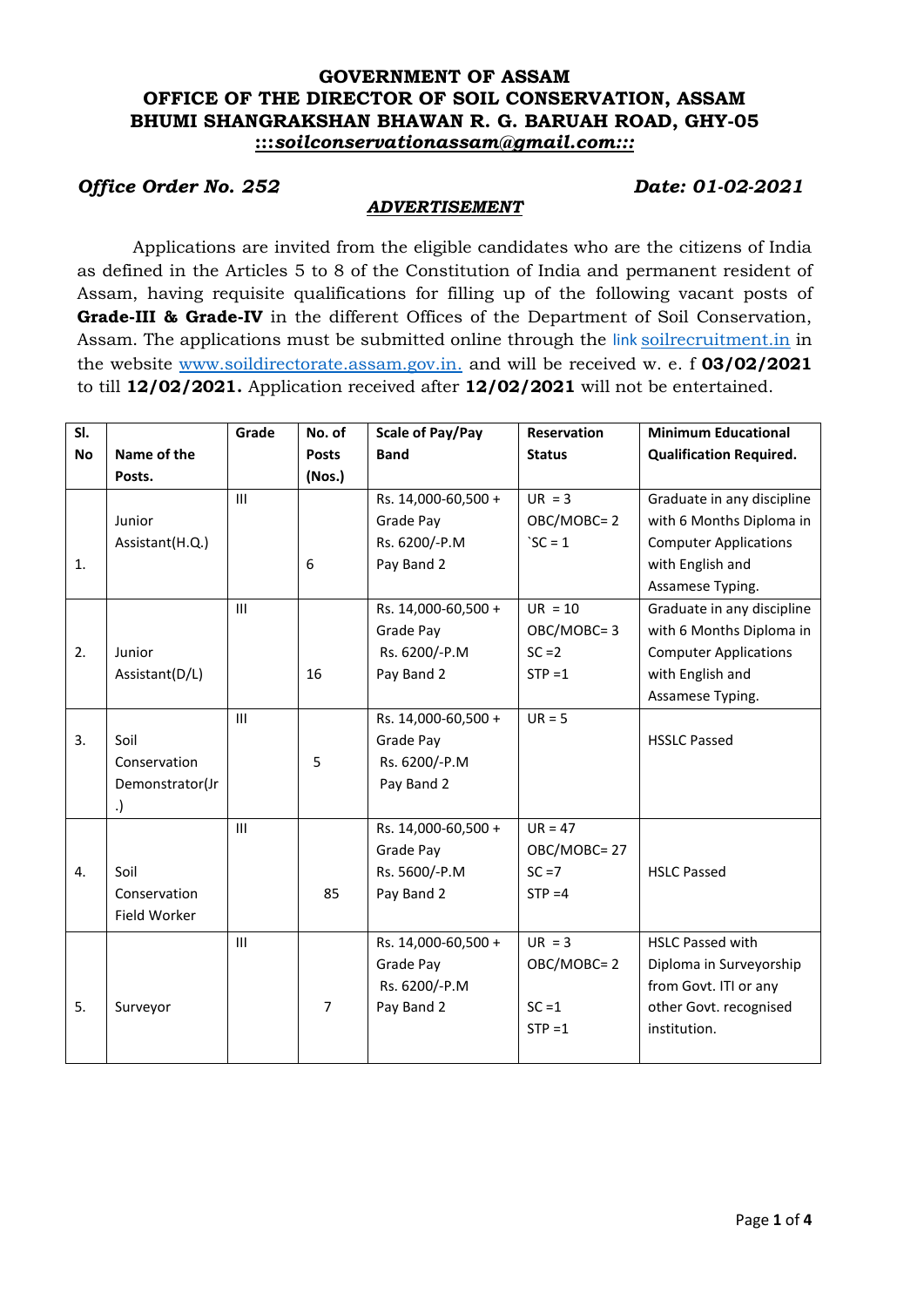| SI.          | Name of the            | Grade          | No. of       | <b>Scale of Pay/Pay</b> | <b>Reservation</b> | <b>Minimum Educational</b>       |
|--------------|------------------------|----------------|--------------|-------------------------|--------------------|----------------------------------|
| <b>No</b>    | Posts.                 |                | <b>Posts</b> | <b>Band</b>             | <b>Status</b>      | <b>Qualification Required.</b>   |
|              |                        |                | (Nos.)       |                         |                    |                                  |
|              |                        | $\mathbf{III}$ |              |                         |                    | <b>HSSLC Passed with Diploma</b> |
|              |                        |                |              |                         |                    | in Stenography from Govt.        |
|              |                        |                |              | Rs. 14,000-60,500 +     | $STP = 1$          | ITI or any other Govt.           |
|              | Stenographer           |                |              | Grade Pay               |                    | recognised institution with      |
| 6.           | (U/Q)                  |                | $\mathbf{1}$ | Rs. 6200/-P.M           |                    | minimum speed of 80WPM           |
|              |                        |                |              | Pay Band 2              |                    | in English Shorthand with        |
|              |                        |                |              |                         |                    | basic Computer Knowledge.        |
|              |                        | III            |              | Rs. 14,000-60,500 +     | $UR = 1$           | HSLC Passed with Diploma in      |
|              |                        |                |              | Grade Pay               |                    | Electronics/Mechanical           |
|              |                        |                | $\mathbf{1}$ | Rs. 8700/-P.M           |                    | from Govt. ITI or any other      |
| 7.           | Foreman                |                |              | Pay Band 2              |                    | Govt. recognised institution.    |
|              |                        | III            |              | Rs. 14,000-60,500 +     | $UR = 1$           | HSLC Passed with Diploma in      |
|              |                        |                |              | Grade Pay               |                    | Electronics from Govt. I.T.I     |
| 8            | Electrician            |                | $\mathbf{1}$ | Rs. 6200/-P.M           |                    | or from any Govt.                |
|              |                        |                |              | Pay Band 2.             |                    | Recognized Institution           |
| 9            |                        | IV             |              | Rs. 12,000-52,000 +     | $UR=1$             |                                  |
|              |                        |                |              |                         |                    |                                  |
|              | <b>Plantation Mali</b> |                | 3            | Grade Pay Rs. 3900/-    | $OBC=1$            | Class VIII Passed                |
|              |                        |                |              | P.M Pay Band 1          | $SC = 1$           |                                  |
| 10           |                        | IV             |              | Rs. 12,000-52,000 +     | $UR=3$             |                                  |
|              | Peon                   |                | 5            | Grade Pay Rs. 3900/-    | $ST(P)=1$          | Class VIII Passed                |
|              |                        |                |              | P.M Pay Band 1          | $SC = 1$           |                                  |
|              |                        |                |              |                         |                    |                                  |
| 11           |                        | IV             |              | Rs. 12,000-52,000 +     | $UR=2$             |                                  |
|              | Chowkidar              |                |              | Grade Pay Rs. 3900/-    | $OBC=2$            |                                  |
|              |                        |                | 5            | P.M Pay Band 1          | $SC = 1$           | Class VIII Passed                |
|              |                        |                |              |                         |                    |                                  |
| 12           |                        | IV             |              | Rs. 12,000-52,000 +     | $UR=2$             |                                  |
|              | Khalashi               |                | 4            | Grade Pay Rs. 3900/-    | $OBC=1$            | Class VIII Passed                |
|              |                        |                |              | P.M Pay Band 1          | $SC=1$             |                                  |
| 13           |                        | IV             |              | Rs. 12,000-52,000 +     | $UR=1$             |                                  |
|              |                        |                |              | Grade Pay Rs. 3900/-    | $OBC=1$            | Class VIII Passed                |
|              | Handiman               |                | 3            | P.M Pay Band 1          | $SC=1$             |                                  |
|              |                        |                |              |                         |                    |                                  |
| 14           |                        | IV             |              | Rs. 12,000-52,000 +     | $SC = 1$           |                                  |
|              | Dak runner             |                | $\mathbf{1}$ | Grade Pay Rs. 3900/-    |                    | Class VIII Passed                |
|              |                        |                |              | P.M Pay Band 1          |                    |                                  |
|              |                        |                |              |                         |                    |                                  |
| <b>Total</b> |                        |                | 143          |                         |                    |                                  |
|              |                        |                | Nos.         |                         |                    |                                  |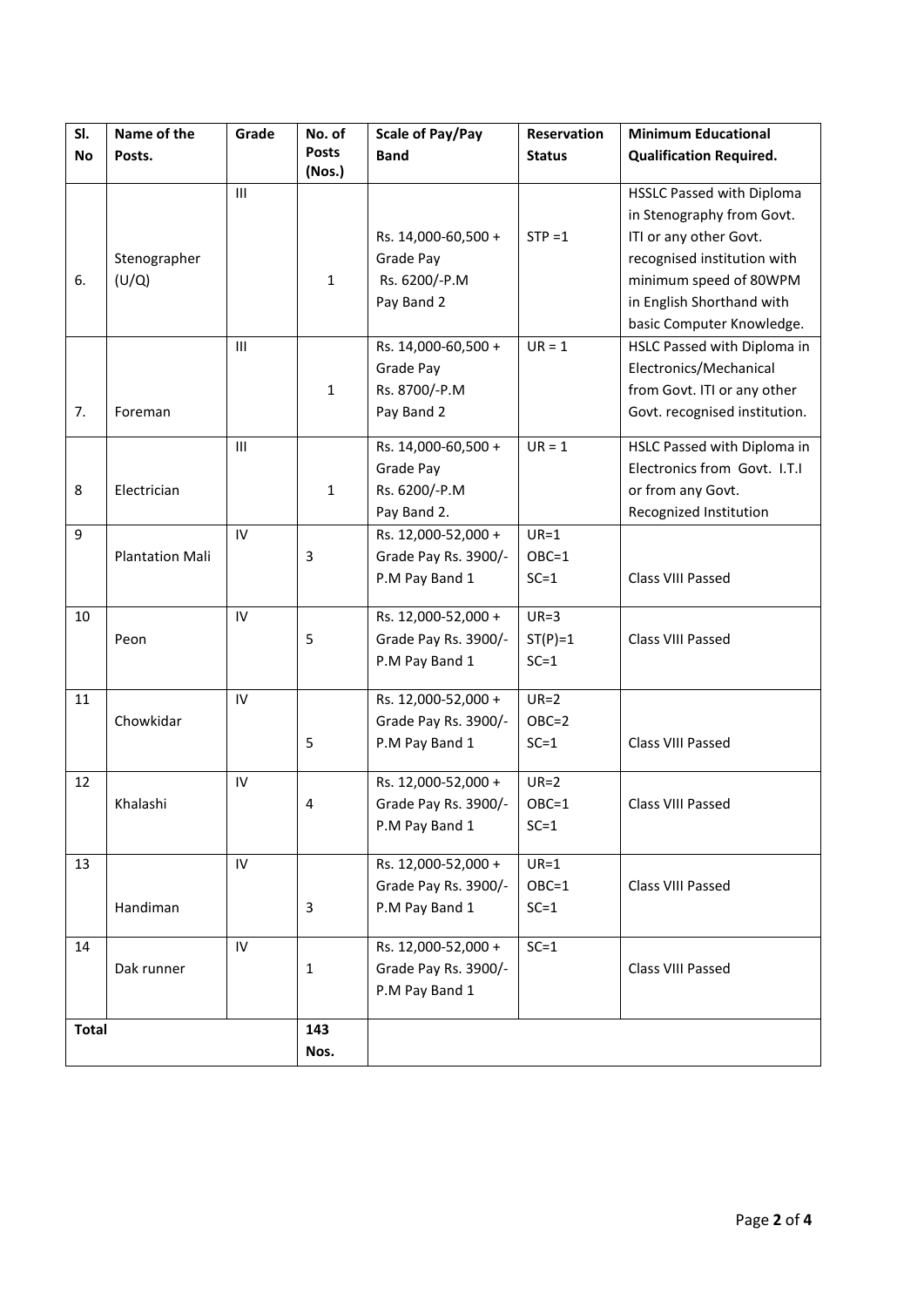**N.B: Reserve for PWD- 4%, EWS-10%, RFW-30% in all categories will be filled up as per Rule.**

**Connotations: UR: Unreserved/ RFW: Reserve for Women/OBC: Other Backward Class/ MOBC: More Other Backward Class/ EWS: Economical Weaker Section/ STP: Schedule Tribe Plain/ STH: Schedule Tribe Hills/ SC: Schedule Caste/ PwD: Person With Disabilities/S.C.: Soil Conservation/Govt.:Government/ WPM: Word per Minute.**

**2) Age:**: The Candidate should not be less than **18** years and not above **40** years as on 01-01-2020

The upper age limit is relaxable as under:

- i) **5** years for **ST (P), ST (H), SC** candidates, as per rule.
- ii) **3** years for **OBC/MOBC** candidates as per Govt. Notification No. ABP.6/2016/9, Dated:25/04/2018
- iii) **10** years for **PwD** candidates irrespective of SC/ST/OBC and UR as per Govt. notification No.ABP.144/95/121 dated 28/10/2015

For the purpose of **Grade-III** the age limit, the Department will accept only the date of birth recorded in the Matriculation or equivalent examination certificate/admit card issued by a recognized education board.

In case of **Grade-IV** posts the age proof of the candidates will be determine by the birth certificate/ school certificate /affidavit declaring age proof etc.

**3) Application fees:** There will be no application fees.

#### **4) GENERAL INSTRUCTIONS TO THE CANDIDATES:-**

- i) In view of the urgency & time bound nature of works, the stipulated time for receiving the application in the portal has been restricted to 10 (ten) days in place of normal time period of 21 (twenty one) days.
- ii) The candidates belonging to male/female/transgender, who fulfill all the terms and conditions of the advertisement in respect of the posts shall be entertained. Others need not to apply.
- iii) The candidates who are already in the Govt. services or in Govt. owned undertaking or other similar organizations/ corporations/ boards/ or in private employment, may apply through proper channel.
- iv) All other matters which are not specially provided in this advertisement are to be decided by the selection committee.
- v) No TA / DA will be admissible to the candidates for the journey and stay at any stage of the recruitment process. Canvassing directly or indirectly shall render such candidates unfit for the post.
- vi) Candidates have to appear in all the stages of recruitment. If a candidate is absent from any stage his / her candidature will be cancelled.
- vii) The Selection committee, Assam reserves the right to make changes or cancel or postpone the recruitment process on specific grounds.
- viii) The number of vacancies is subjected to change and appointment to such vacancies will be decided by the Competent Authority at the time of appointment, based on merit, category wise as per the final merit list.